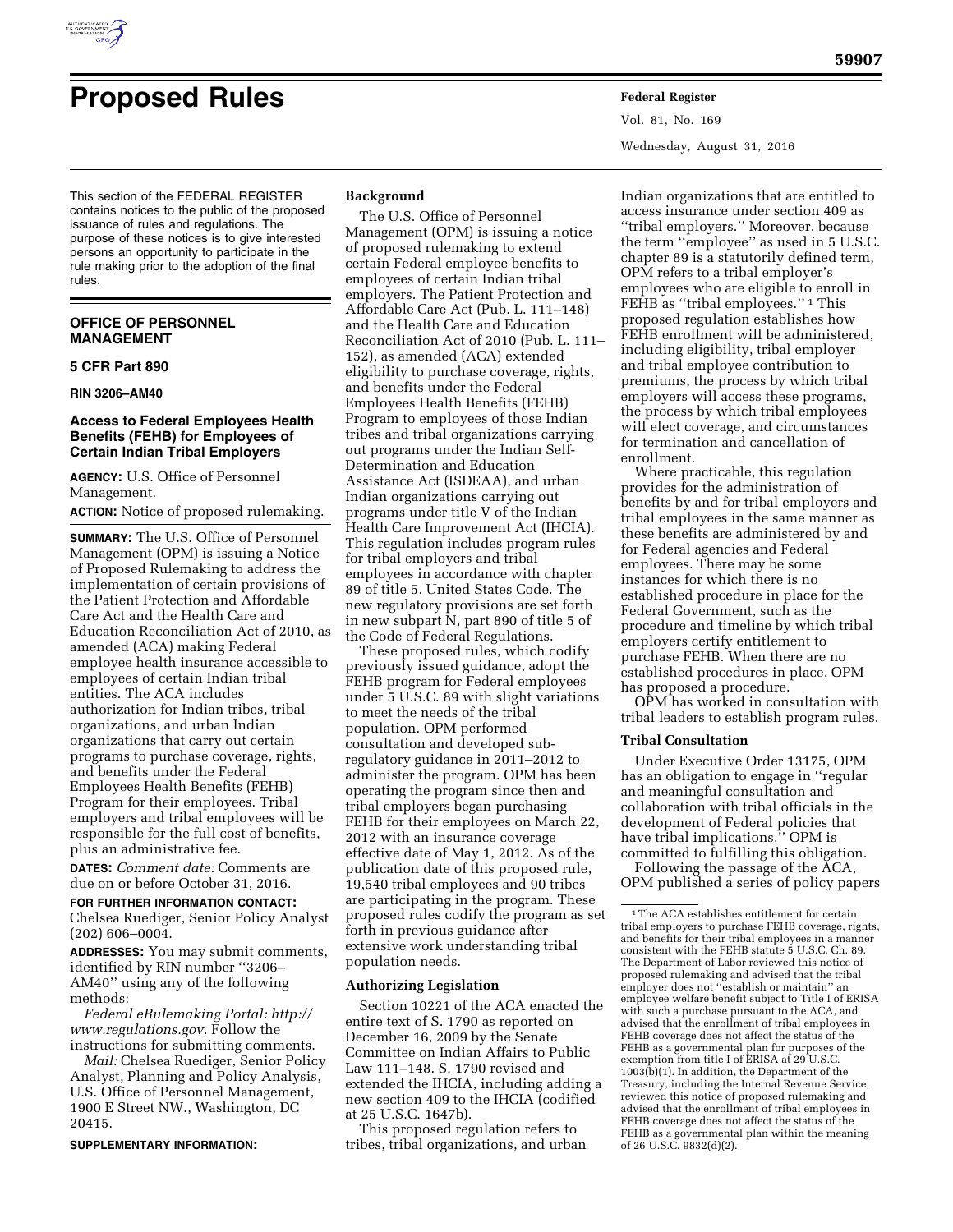(found here under Outreach Documentation) regarding the implementation of the Tribal FEHB Program. Tribes, tribal organizations, and urban Indian organizations were given an opportunity to provide feedback on these papers at outreach events and tribal conferences and meetings. Written feedback was also accepted.

A Tribal Technical Workgroup composed of tribal human resource representatives and OPM operational and policy staff was established when developing this regulation and in support of the implementation of the Tribal FEHB Program. The primary purpose was to ensure system requirements for enrollment processing were completed according to the needs of tribal employers.

Additional tribal consultative actions included collaborating with the Department of Health and Human Services (HHS) to conduct in-person briefings for tribal communities across the country, focusing on the implementation of the ACA.

OPM representatives have attended more than 20 tribal conferences and meetings to provide information and consultation about the Tribal FEHB Program since its inception. In addition, OPM has hosted training sessions for interested tribes and tribal organizations on numerous occasions. Tribal Benefits Administration Letters (TBAL) are released and distributed to participating tribal employers regularly, just as they are for Federal agencies. Questions following the release of a TBAL are directed to OPM's dedicated Tribal Desk. The Tribal Desk is available during regular business hours and is answered by the OPM staff who administer the program. Whenever possible, OPM has created direct lines of communication and fostered collaboration between tribal employers and OPM employees.

When important program changes occur, OPM issues Dear Tribal Leader Letters (DTLL) to notify tribes, tribal organizations and urban Indian organizations. An example was the DTLL issued describing the revision of the original ''all-or-nothing'' policy. The original policy had required a tribal employer to enroll all of their billing units. Due to concerns raised by tribal employers, OPM amended that policy to allow tribal employers to select which of their billing units will receive FEHB and which will not. As a result, interest in FEHB enrollment has increased.

OPM's obligation to consult with tribal officials is ongoing. OPM will consider the public comment period of this proposed rule as an important

consultation period. Tribal leaders will be alerted of the publication of this proposed rule and the process for submitting formal comments with a DTLL. As appropriate, OPM will conduct meetings with tribal officials to address components of this proposed rule. A DTLL will also be issued in tandem with the publication of a final rule.

#### **FEHB Background**

The FEHB Program was established in 1960 to provide health benefits to Federal employees, annuitants, spouses, and children. Approximately 8.2 million employees, annuitants, and family members are now covered. Federal employees can choose among various forms of health plans, including nationwide Fee-for-Service (FFS) plans, local Health Maintenance Organizations (HMO), Consumer-Driven Health Plans (CDHP), and High-Deductible Health Plans (HDHP). FEHB plans typically cover inpatient and outpatient hospital care, primary care and specialist doctor visits, and pharmacy benefits. Some FEHB plans offer limited routine vision and dental benefits.

Currently, there are three FEHB enrollment categories: (1) Self only; (2) self plus one; and (3) self and family. A self only enrollment covers only the enrollee. A self plus one enrollment covers the enrollee and one designated eligible family member. A self and family enrollment covers the enrollee and all eligible family members. Eligible family members include a spouse and/ or child(ren) under age 26 (including married children, adopted children, and stepchildren). A child age 26 or over who is incapable of self-support because of a mental or physical disability that existed before age 26 is also an eligible family member. A foster child may be covered if the child lives with the employee in a parent-child relationship and the employee expects to raise the child to adulthood.

A newly eligible Federal employee can enroll in any FEHB plan available in his or her geographic region within 60 days of becoming eligible. FEHB coverage is effective the first day of the pay period after the enrollment request is received by the Federal employee's employing office and that follows a pay period during any part of which the employee is in pay status. Federal employees can enroll, cancel enrollment, increase or decrease enrollment, or change plans or options during the annual open season usually held from mid-November to mid-December. Any changes made during open season are effective for the following calendar year. Enrollees can

also change enrollment in conjunction with a qualifying life event (QLE), such as marriage, divorce, birth or adoption of a child, change in employment status that affects insurance coverage or cost, or a move outside of an HMO's service area.

The employing Federal agency pays a Government contribution of approximately 72 percent of the weighted average of premiums in effect for each calendar year. The Government contribution to any individual plan is capped at 75 percent of premium. FEHB plans generally require enrollee cost sharing in the form of calendar year deductibles, copayments, and/or coinsurance for covered services.

## **Definitions**

Section 890.1402 defines several terms used in the new subpart N of Part 890. This section also includes a series of deemed references. Defining these terms and identifying deemed references are necessary to make clear how OPM will modify and apply existing regulations to govern tribal employers' purchase of FEHB for tribal employees.

The new subpart N refers to and incorporates many other subparts of part 890 that govern how the FEHB Program functions. The deemed references make it clear that references to statutory terms such as ''employee,'' and other terms used throughout part 890 will be deemed references to ''tribal employee,'' and other terms as appropriate, in context, to govern tribal employers' purchase of FEHB for its tribal employees pursuant to the ACA.

## **Scope of Entitlement for Tribal Employers**

Entitlement to offer FEHB coverage, rights, and benefits will be available to any tribe, tribal organization, or urban Indian organization carrying out at least one of the programs under the ISDEAA or Title V of the IHCIA as specified in section 409 of the IHCIA. The terms '' tribe,'' '' tribal organization,'' and '' urban Indian organization'' are defined in the IHCIA. Those definitions, set forth below, are incorporated by reference in the regulatory text at § 890.1402 which defines the term '' tribal employer.'' The term '' tribal employer'' is used to refer to any of these entities that fulfill the requirements to be entitled to purchase FEHB for its employees.

A tribe is any Indian tribe, band, nation, or other organized group or community, including any Alaska Native village or group or regional or village corporation as defined in or established pursuant to the Alaska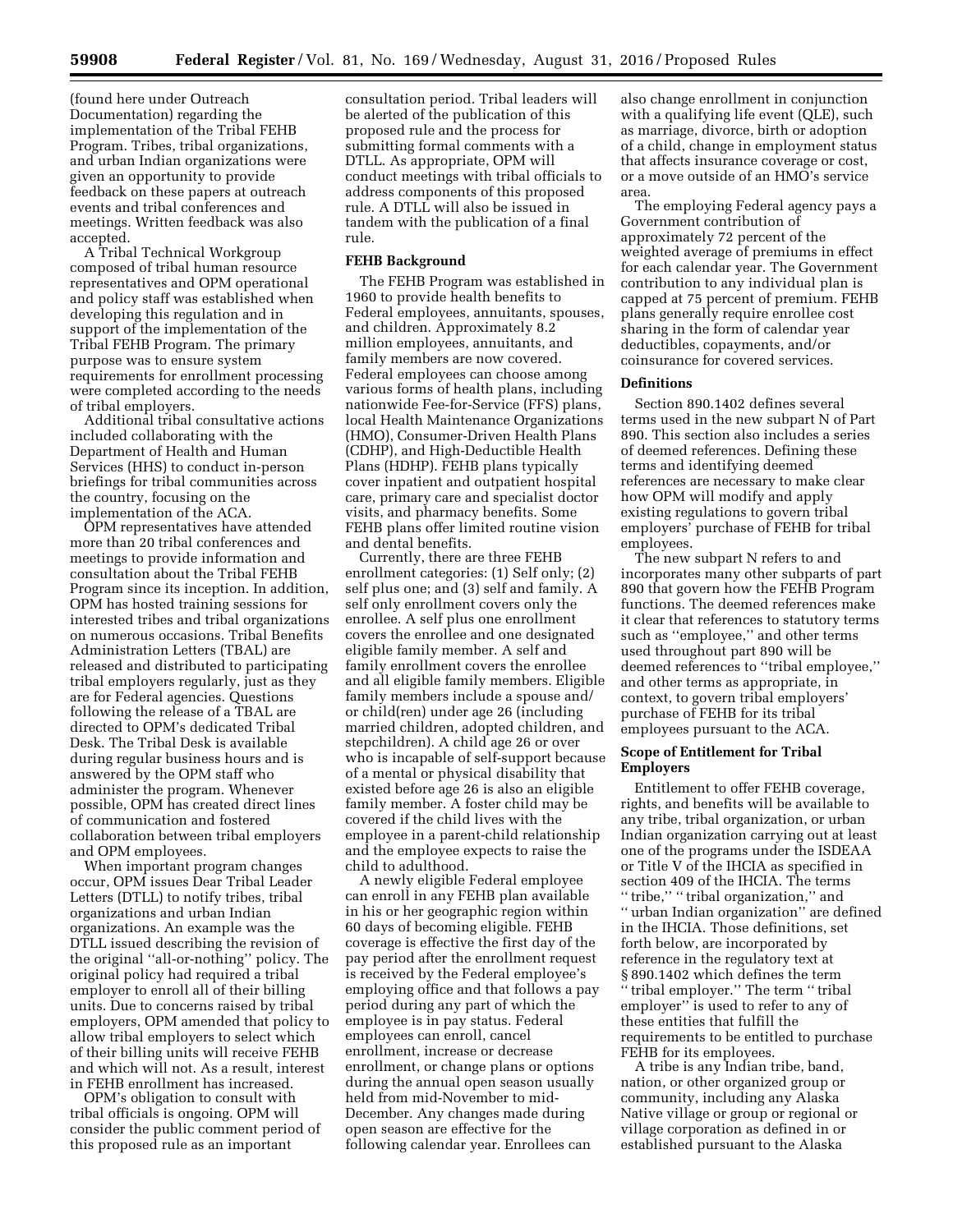Native Claims Settlement Act (85 Stat. 688) [43 U.S.C.A. 1601 *et seq.*], which is recognized as eligible for the special programs and services provided by the United States to Indians because of their status as Indians. 25 U.S.C. 1603(14).

A tribal organization is the recognized governing body of any Indian tribe; any legally established organization of Indians which is controlled, sanctioned, or chartered by such governing body or which is democratically elected by the adult members of the Indian community to be served by such organization and which includes the maximum participation of Indians in all phases of its activities: That in any case in which a contract is let or grant made to an organization to perform services benefiting more than one Indian tribe, the approval of each such Indian tribe shall be a prerequisite to the letting or making of such contract or grant. 25 U.S.C. 1603(26), incorporating by reference 25 U.S.C. 450b(l) (definition of '' tribal organization'').

An urban Indian organization is a non-profit corporate body situated in an urban center, governed by an urban Indian controlled board of directors, and providing for the maximum participation of all interested Indian groups and individuals, which body is capable of legally cooperating with other public and private entities for the purpose of performing the activities described in section 1653(a) of this title. 25 U.S.C. 1603(29).

For purposes of this regulation, tribes and tribal organizations carrying out at least one program under the ISDEAA, and urban Indian organizations carrying out at least one program under Title V of the IHCIA, are entitled to purchase FEHB for their employees. If the tribal employer ceases to carry out one of these programs, entitlement to purchase FEHB ceases at the end of the calendar year in which the tribal employer ceased to carry out one of those programs.

If OPM determines that a tribal employer is not entitled to purchase FEHB, the tribal employer may appeal that decision to OPM. OPM retains sole authority for deciding entitlement.

#### Eligible Tribal Employees

OPM has defined the term '' tribal employee'' in § 890.1402 broadly to mean a common law employee of a tribal employer. This section incorporates the regulatory standard under the Federal employment tax regulations, (which, for this purpose, includes Federal Insurance Contributions Act tax and Federal income tax withholding), which generally provides that an individual is

a common law employee if the tribal employer has the right to control and direct the individual who performs the services, not only as to the result to be accomplished by the work but also as to the details and means by which that result is accomplished. This determination is based on all the facts and circumstances. The section then indicates that this determination is to be guided by a list of 20 factors 2 developed by the Internal Revenue Service (IRS), or any future guidance the IRS releases related to the common law employee relationship for Federal employment tax purposes. Because OPM expects tribal employers to treat tribal employees consistently for purposes of Federal employment taxation and access to Federal insurance, the tribal employer's determination of common law employee status for purposes of eligibility for FEHB must be consistent with any determination of common law employee status made by the tribal employer for Federal employment tax purposes.

OPM recognizes that there may be very limited cases in which a tribal employer has determined that a worker is a common law employee but has also determined that no Federal employment taxes are due with respect to the worker. Under these circumstances, OPM will defer to the tribal employer's reasonable determination that the worker is a common law employee for purposes of eligibility to enroll in FEHB.

Each tribal employer entitled to access Federal insurance will be able to offer FEHB coverage, rights, and benefits to all of its tribal employees, not just those carrying out functions under the ISDEAA or IHCIA title V programs. OPM has determined that tribal employees (who, by definition, are common law employees) engaged in governmental or commercial operations, such as casino or hospitality operations, will be eligible to enroll in FEHB if it is purchased by their tribal employer. As discussed below, individuals who retire from employment with a tribal employer lose their status as tribal employees upon retirement and their enrollment will terminate.

A tribal employer carrying out programs under the ISDEAA or Title V of the IHCIA may purchase FEHB for employees of one or more billing units carrying out programs or activities under their contract. Once a tribal employer has enrolled at least one billing unit carrying out programs or

activities under ISDEAA or IHCIA, the tribal employer may enroll one or more billing units that are not carrying out programs or activities under ISDEAA or IHCIA. Section 890.1405 establishes that all eligible full-time and part-time tribal employees of each participating billing unit of a tribal employer must be offered the opportunity to enroll in FEHB. Intermittent, seasonal, and temporary tribal employees will be treated similarly to intermittent, seasonal and temporary Federal employees. However, under § 890.102(k), the tribal employer may choose not to extend coverage to certain intermittent, seasonal, and temporary employees if written notification is provided to the Director of OPM.

Tribal employers may not segment tribal employee populations by offering a different set of health benefits to different groups of tribal employees within a single billing unit. An exception to this rule is if tribal employees within a billing unit are offered alternative coverage as part of a collective bargaining agreement.

## **Coverage of Family Members**

As described in § 890.1405(e), family members of tribal employees will be eligible for coverage in FEHB under substantially the same terms as family members of Federal employees. One exception is that former spouses of tribal employees may not enroll in FEHB under the Civil Service Retirement Spouse Equity Act. This is because Spouse Equity coverage is linked to the former spouse's entitlement to a portion of a Federal employee's annuity. Another exception is that if the tribal employee dies while employed, a surviving spouse cannot continue FEHB enrollment or enroll in his or her own right, unless the surviving spouse is also FEHB-eligible through his or her employment. This is because continuing FEHB eligibility for surviving spouses of Federal employees is linked to a survivor annuity.

Section 890.1406 states that correction of enrollment errors will take place according to the same terms as for Federal employees. Requirements for tribal employees' appeals of eligibility and enrollment decisions are described in § 890.1415.

## **Tribal Employer and Tribal Employee Contributions and Administrative Fee**

Section 890.1403 explains that a tribal employer is entitled to purchase FEHB if payment, defined by § 890.1402 as all premiums plus administrative fees, are currently deposited in the Employees Health Benefits Fund, as required by the authorizing statute. This section

<sup>2</sup> IRS in Rev. Rul. 87–41, 1987–1 C.B. 296 and referenced in Joint Committee on Taxation report JCX–26–07 ''*Present Law and Background Relating to Worker Classification for Federal Tax Purposes,''*  dated May 7, 2007 *[http://www.irs.gov/pub/irs-utl/x-](http://www.irs.gov/pub/irs-utl/x-26-07.pdf)[26-07.pdf.](http://www.irs.gov/pub/irs-utl/x-26-07.pdf)*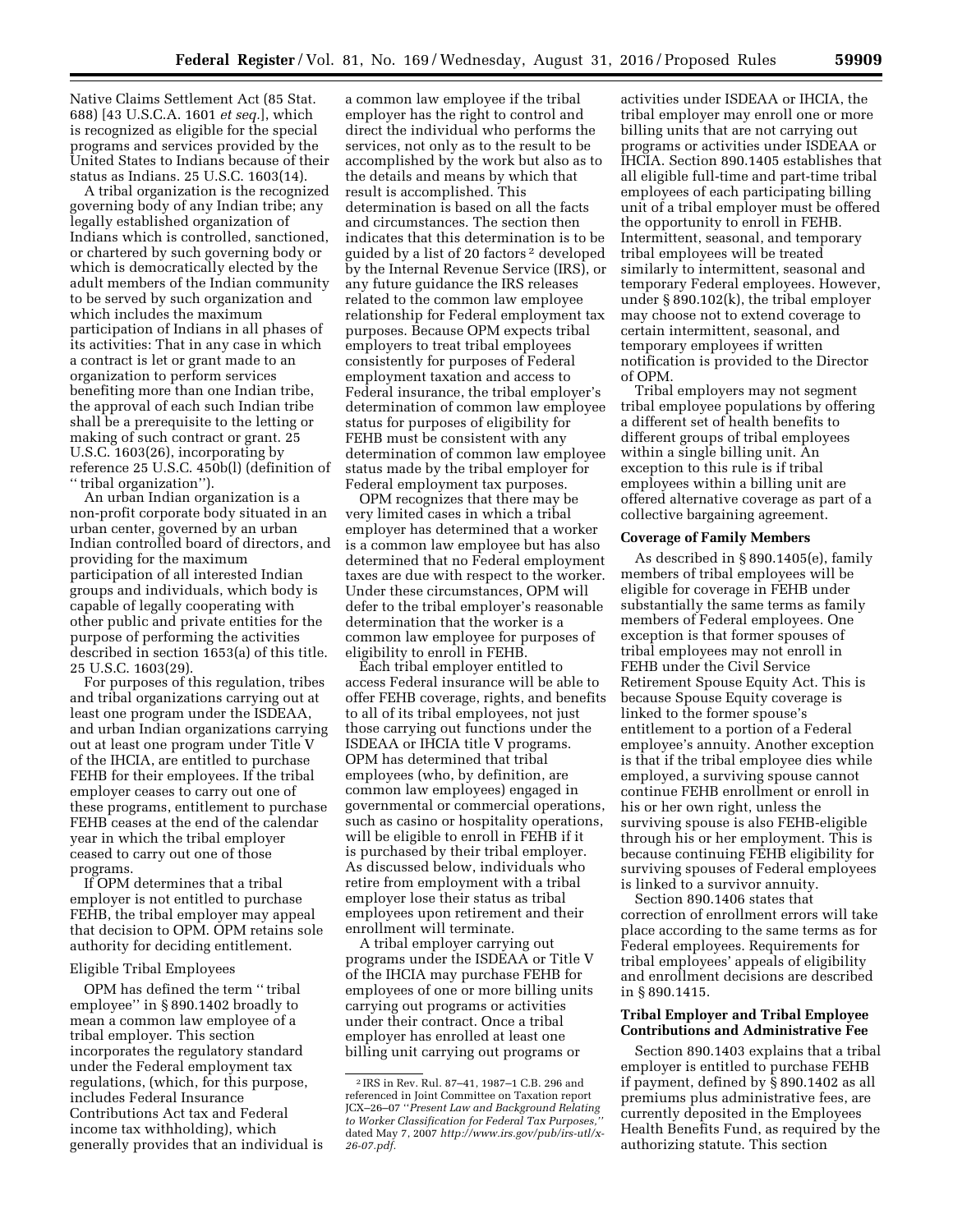provides that a payment will be considered ''currently deposited'' if it is received by the Fund before, during, or within fourteen days after the end of the calendar month covered by the payment.

Section 890.1413 describes how payment will work for tribal employers participating in FEHB. Tribal employer and tribal employee contributions for FEHB will be handled similarly for tribal employees as for Federal employees, with the tribal employer responsible for contributing a share of premium that is at least equivalent to the share of premium that the Federal Government contributes for Federal employees. The percentage contribution requirements are described in 5 U.S.C. 8906. The FEHB contributions for parttime tribal employees working between 16 and 32 hours per week may be prorated in accordance with the terms applicable to part-time Federal employees. FEHB enrollment for tribal employees on unpaid leave may be continued in a manner similar to Federal employees on unpaid leave under 5 CFR 890.502(b), as long as the full premium is paid.

The tribal employer's FEHB contribution percentage must equal or exceed the contribution that the Federal Government would make each month for a Federal employee for the same plan. Tribal employers may elect to pay a greater tribal employer contribution, but may not pay a lesser amount than the Federal Government contribution for each plan. There is no cap on the percentage of premium that a tribal employer may contribute. The tribal employer may vary the contribution by type of enrollment (self only, self plus one, self and family) but must treat tribal employees in a uniform manner. As an example, a tribal employer could contribute 100% for all tribal employees in self only or self plus one enrollments and 90% for all tribal employees in self and family enrollments. Tribal employers may not vary the tribal employer contribution in order to encourage or discourage enrollment in any particular plan or plan option. Tribal employers may choose to vary the contribution amounts for each billing unit, provided each billing unit meets the requirements set forth above.

In addition, the tribal employer is required to pay an administrative fee, in an amount set by OPM each year, for each tribal employee's enrollment on a monthly basis. This fee covers the costs of a paymaster to perform the collection and remittance functions that is performed for Federal employees by Federal payroll offices. The paymaster is the entity designated by OPM as

responsible for receiving FEHB premiums from the tribal employer, forwarding premiums to the Employees Health Benefits Fund, and maintaining enrollment records for all participating tribal employers. Tribal employers may not charge this fee to tribal employees. The total aggregate amount for tribal employees' and tribal employer's share of the premium and the administrative fee must be available for receipt by the paymaster on an agreed upon date set in the agreement with the tribal employer.

## **Tribal Employers' Entitlement and Election to Purchase FEHB**

Section 890.1404 establishes a process by which tribal employers may demonstrate entitlement and elect to purchase, FEHB for their tribal employees. The tribal employer must notify OPM by email or telephone of the intention to purchase FEHB. Through an agreement described in § 890.1404(b), OPM will confirm: (1) The tribal employer's contact information; (2) the date that FEHB coverage will begin; (3) the approximate number of tribal employees eligible to enroll; (4) the tribal employer's agreement not to make available to FEHB-eligible tribal employees alternate tribal employersponsored health insurance coverage concurrent with FEHB; (5) the tribal employer is entitled to participate in the FEHB by carrying out at least one program under ISDEAA or title V of IHCIA; (6) the tribal employer's acknowledgement that participation in FEHB makes the tribal employer subject to Federal Government audit with respect to such participation and to OPM authority to direct the administration of the program; (7) the tribal employer's agreement to establish or identify an independent dispute resolution panel to adjudicate appeals of determinations made by a tribal employer regarding an individual's status as a tribal employee; (8) the tribal employer's agreement to supply necessary enrollment information, payment of the tribal employer and tribal employee share of premium and payment of an administrative fee to the paymaster; (9) the tribal employer's agreement to notify OPM in the event that the tribal employer is no longer carrying out at least one program under the ISDEAA or title V of IHCIA, and (10) the tribal employer's agreement to abide by other terms and conditions of participation.

Section 890.1404(c) allows a tribal employer to elect to purchase FEHB at any time. The election to purchase FEHB will commit the tribal employer to purchase FEHB at least through the remainder of the calendar year in which

the election is made. Elections will be automatically renewable year to year unless revoked by the tribal employer or terminated by OPM. Section 890.1404(d) allows a tribal employer to revoke its election to purchase FEHB with 60 days' notice to OPM. If a tribal employer revokes an election to purchase FEHB, that tribal employer may only re-elect to purchase FEHB during the first annual open enrollment season that occurs at least twelve months after the election is revoked. If the tribal employer revokes an election to participate a second time, the tribal employer may only re-elect to purchase FEHB during the first open season that falls at least twenty-four months after the second revocation. Section 890.1404(f) states that OPM maintains final authority to determine entitlement of a tribal employer to purchase FEHB.

A tribal employer that begins to carry out a program under ISDEAA or Title V of IHCIA after this rule is effective may notify OPM of its intention to purchase benefits after the entitlement is established. Section 890.1407 states that a tribal employer electing to purchase FEHB for its employees may not concurrently make contributions toward non-FEHB tribal employer-sponsored health insurance to any tribal employee eligible for FEHB. However, a tribal employer electing FEHB may concurrently offer non-FEHB dental, vision, or disability coverage. This requirement will keep tribal employees' enrollment conditions aligned with those of Federal employees.

#### **Interaction With Other FEHB Coverage**

Section 890.1405(f) establishes that eligibility to enroll in FEHB does not cause any tribal employee to be identified or characterized as a Federal employee, nor does it convey any additional rights or privileges of Federal employment. There may be circumstances in which a tribal employee is also an FEHB-eligible Federal employee. In such a case, the tribal employee may participate in FEHB through either employer. A tribal employee who is also a Federal employee cannot enroll in FEHB through both employers. FEHB enrollments may be transferred between Federal employing offices and tribal employers in a similar manner as transfer of enrollments between Federal agencies.

## **Initial Tribal Employee Enrollment Period, Open Season, and QLEs**

Section 890.1405 describes tribal employee eligibility for enrollment in FEHB. Tribal employees will be able to enroll in FEHB after an agreement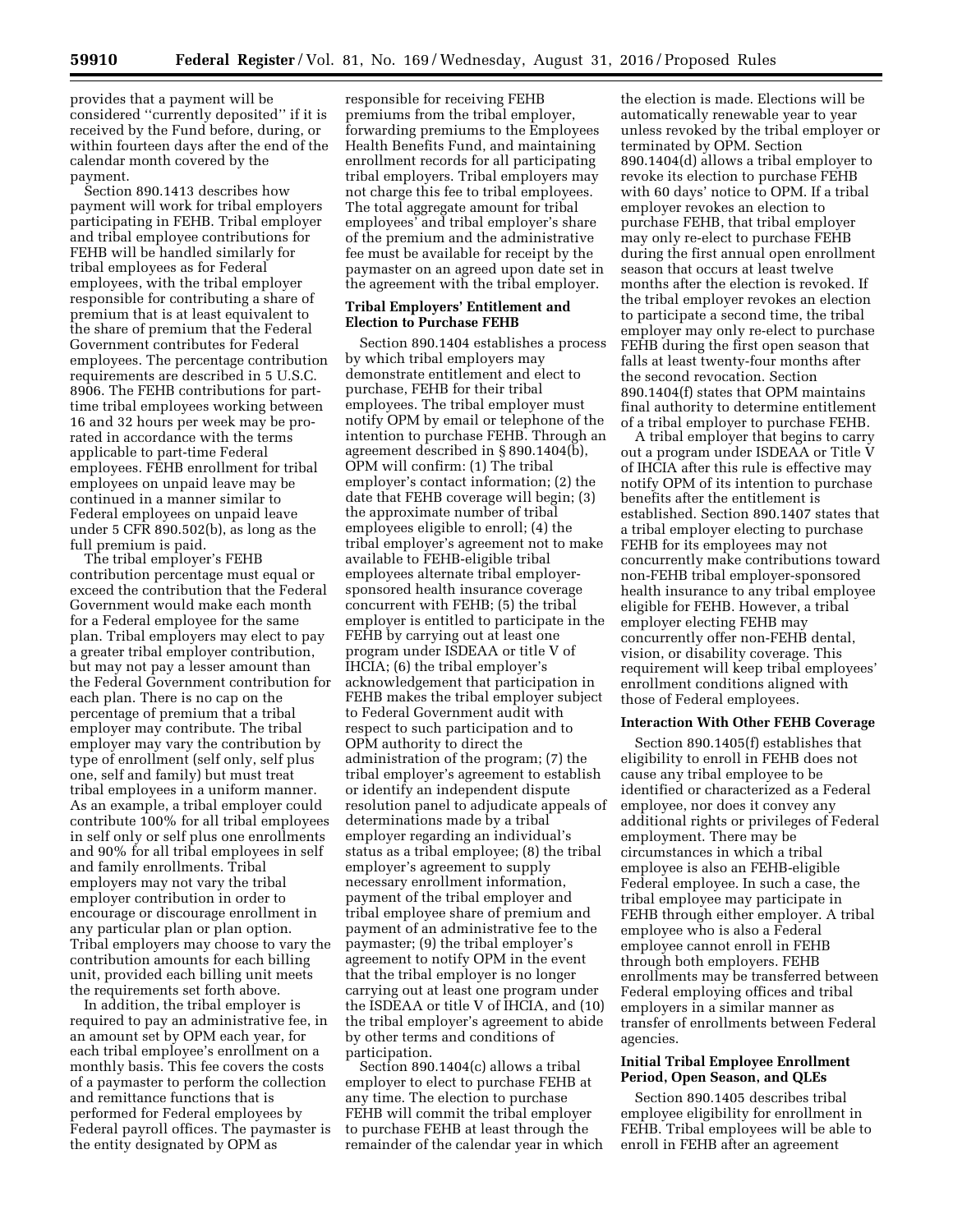between the tribal employer and OPM is signed. The effective date of coverage will be decided by the tribal employer and OPM. A third party paymaster will handle payroll functions including remitting tribal employer and tribal employee contributions to FEHB premiums.

The enrollment process for tribal employees into FEHB is described in § 890.1407. Tribal employers must establish an initial enrollment opportunity for tribal employees. After that initial enrollment opportunity, for plan years during which a tribal employer's election to offer FEHB is in place, the FEHB enrollment period for tribal employees will be the same as for Federal employees: Up to 60 days after becoming a new tribal employee or changing to an eligible position, during the annual open season, or 31 days before to 60 days after experiencing a qualifying life event. The effective date of enrollment for tribal employees will be the same as for Federal employees under parts 890 or 892, depending on premium conversion status. Upon enrollment in the FEHB Program, tribal employees will choose among the same nationwide and local FEHB plans that are available to Federal employees.

Section 890.1408 describes the circumstances under which a tribal employee may change enrollment type, plan, or option. These changes are allowed and will take effect under the same circumstances as for Federal employees. Changes may be restricted if the tribal employer has a premium conversion plan in effect (pre-tax treatment of premiums) and the tribal employee has elected premium conversion.

## **Cancellation of Coverage, Decreases in Enrollment**

Section 890.1409 establishes that a tribal employee may cancel his or her FEHB coverage or decrease his or her enrollment only under the same circumstances as a Federal employee. If the tribal employee has elected premium conversion, this cancellation or change is restricted.

#### **Termination of Enrollment**

Section 890.1410 establishes that FEHB enrollment will terminate when employment with the tribal employer ends due to resignation, dismissal, or retirement, or when the tribal employer discontinues its purchase of FEHB. Termination of enrollment does not refer to a voluntary cancellation by the tribal employee during a period of continued employment. Upon termination of enrollment, the tribal employee will receive a 31-day

temporary extension of coverage without premium contribution from the tribal employee or tribal employer and will have an opportunity to convert to an individual policy. Tribal employees whose FEHB enrollment terminates due to separation from tribal employment (unless the separation is for gross misconduct) are also eligible for temporary continuation of FEHB coverage (TCC), described at 5 U.S.C. 8905a and 5 CFR part 890 subpart K.

If an FEHB enrollment is terminated due to the death of the tribal employee, the tribal employee's spouse and covered children are entitled to a 31-day temporary extension of coverage and opportunity to convert to an individual policy. Covered children, if any, may elect TCC and may cover the tribal employee's surviving spouse as a member of family.

#### **Termination Due to Non-Payment of Premiums**

Section 890.1410(f) establishes that insufficient payment from the tribal employer to the paymaster can result in termination of enrollment for all of the tribal employer's tribal employees affected by the paymaster's failure to obtain current deposit. In such a case, FEHB enrollment for all affected tribal employees will be terminated according to a process determined by OPM. FEHB enrollment of all tribal employees affected by the paymaster's failure to obtain current deposit will be terminated effective as of midnight on the last day of the month in which premium payment was received. These tribal employees will be entitled to a 31 day temporary extension of coverage without additional premium contribution and the opportunity to convert to an individual policy. In the event that a tribal employer elects to purchase FEHB and does not pay premiums for the first month in which payment is due, no 31-day temporary extension of coverage or opportunity to convert to an individual policy will be provided. Termination of enrollment due to non-payment of premiums in either case will not result in an opportunity to enroll in TCC since current tribal employees do not meet the conditions for TCC enrollment. Tribal employers will have full responsibility for communicating notice of termination of enrollment, and accompanying rights and obligations, to their tribal employees. Any outstanding premium due for coverage in arrears will be treated as a debt owed solely by the tribal employer.

## **Temporary Continuation of Coverage (TCC)**

Tribal employees and certain family members whose FEHB coverage terminates under certain circumstances can elect to purchase temporary continuation of coverage (TCC) for up to 18 or 36 months. Section 890.1411 establishes the criteria for TCC participation for tribal employees and their family members. In general, tribal employees who are enrolled in FEHB and separate from tribal employment, except for reasons of gross misconduct, may elect to purchase TCC. Certain formerly covered family members, including children or stepchildren who no longer meet the requirements of a covered family member, and former spouses, may elect TCC. The surviving spouse of a deceased enrollee who was enrolled in FEHB is not eligible to elect TCC, but may be covered by the TCC enrollment of an eligible child.

The administrative fee is the same as would apply to a former Federal employee enrolled in TCC. The administrative fee described in § 890.1413(e) would not apply to a TCC enrollment of a tribal employee or family member.

#### **Non-Pay Status, Insufficient Pay, or Change to Ineligible Position**

Section 890.1412 establishes that a tribal employee in non-pay status or with insufficient pay to cover the premium costs may continue FEHB enrollment for up to 365 days. Tribal employees in non-pay status due to uniformed service are entitled to continue FEHB enrollment for up to 24 months. After termination, the tribal employee and covered family members are entitled to a 31-day temporary extension of coverage without premium contribution, and conversion to an individual policy.

Section 890.1412 also establishes that a temporary tribal employee who has insufficient pay to cover the employee share of FEHB premiums may choose a less expensive plan. If the tribal employee does not or cannot move to a less expensive plan, the FEHB enrollment will be terminated and the enrollee is entitled to a 31-day temporary extension of coverage without premium contribution and may convert to an individual policy.

If a tribal employee moves from an FEHB-eligible to a FEHB ineligible position, the FEHB enrollment can continue if there has not been a break in service of more than three days. If there has been a break in service of longer than three days, FEHB enrollment will terminate at midnight of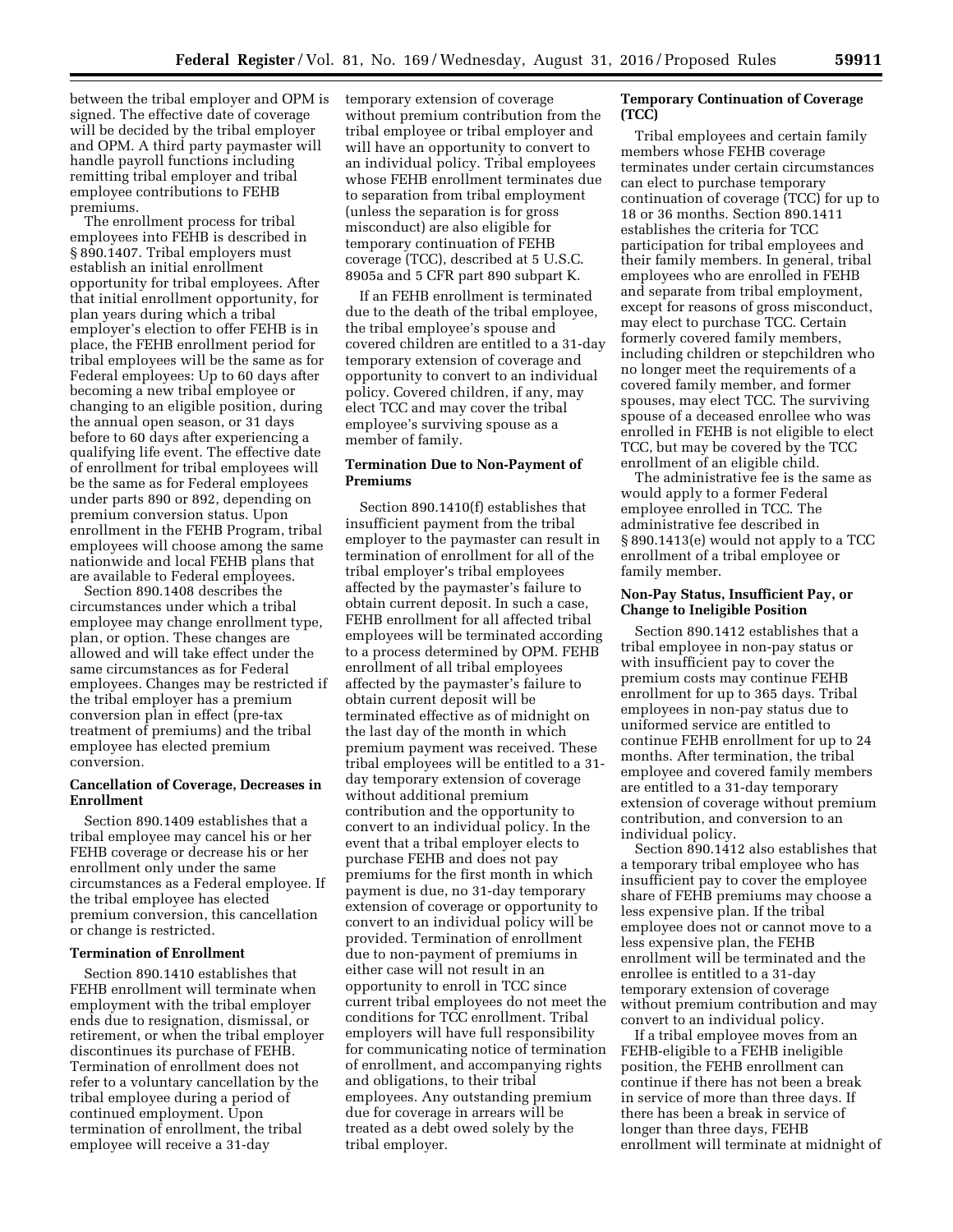the last day of the pay period in which the employment status changed. Such a tribal employee will be entitled to a 31 day temporary extension of coverage without premium contribution and may convert to an individual policy.

## **Responsibilities of the Tribal Employer**

Section 890.1414 describes the responsibilities of the tribal employer. These include premium payment, eligibility determinations, enrollment, establishment of appeals process, communications regarding FEHB, and notification requirements.

## **Eligibility and Enrollment Decisions and Appeal Rights**

Section 890.1415 requires that a tribal employer establish or identify an independent panel to resolve disputes about eligibility of individuals for FEHB enrollment. This panel must be authorized to adjudicate such disputes and enforce eligibility and enrollment determinations. The tribal employer must inform tribal employees of this avenue for dispute resolution. Decisions of the independent panel must be written, a record of evidence considered by the panel must be retained and available for OPM review, and the panel decisions remain subject to final OPM authority.

## **Filing Claims for Payment or Service; Court Review of Disputed Claims**

Section 890.1416 describes the procedures for (1) filing claims for payment or service; and (2) invoking the provisions for court review of disputed claims. Both situations will follow the established procedures for Federal employees.

## **No Continuation of FEHB Enrollment Into Retirement From Employment With a Tribal Employer**

Section 890.1417 states that an FEHB enrollment cannot be continued into retirement from employment with a tribal employer. This is a statutory requirement as the law entitles tribal employers to purchase FEHB for employees but it does not extend that entitlement to permit tribal employers to purchase FEHB for retirees.

A Federal annuitant may continue FEHB into retirement and any enrollment in, or coverage as a family member under FEHB during employment with a tribal employer will count toward the ''five-year rule.'' The ''five-year rule'' generally requires five years of pre-retirement FEHB enrollment, or coverage as a family member, in order to continue FEHB into retirement. Section 890.1417 further states that a Federal annuitant who has

continued FEHB into retirement and who begins post-retirement employment with a tribal employer that has elected to purchase FEHB may transfer the FEHB enrollment with his or her Federal retirement system to an enrollment with the tribal employer in a similar manner as that used for Federal annuitants re-employed by Federal agencies.

#### **No Continuation of FEHB Enrollment for Compensationers Past 365 days**

Section 890.1418 establishes that tribal employees who are not also Federal employees, but are receiving worker's compensation benefits in leave without pay status for more than 365 days under programs run by the U.S. Department of Labor may not be enrolled in FEHB.

## **Regulatory Impact Analysis**

OPM has examined the impact of this proposed rule as required by Executive Order 12866 and Executive Order 13563, which directs agencies to assess all costs and benefits of available regulatory alternatives and, if regulation is necessary, to select regulatory approaches that maximize net benefits (including potential economic, environmental, public, health, and safety effects, distributive impacts, and equity), and based on that analysis, it has determined that it is an economically significant rule. A regulatory impact analysis must be prepared for economically significant rules.

## **Need for Regulatory Action**

As part of the ACA, section 10221 incorporated and enacted S. 1790, the Indian Health Care Improvement Reauthorization and Extension Act of 2009, resulting in the addition of section 409 to the IHCIA. Section 409 allows tribes, tribal organizations and urban Indian organizations carrying out specific programs under Federal law to purchase the rights and benefits FEHB Program for their employees. As the administrator of the FEHB, OPM has extended eligibility to entitled tribal employees within the meaning of section 409. Section 409 has been implemented and over 16,000 tribal employees are currently covered by FEHB. Federal regulations are necessary to protect the interests of all stakeholders, memorialize processes and procedures, and provide transparency.

#### **Regulatory Baseline**

The costs, benefits and transfers assessed in remaining portions of this regulatory impact analysis reflect

existing FEHB coverage of tribal employees. This analysis is consistent with the guidance provided in OMB Circular A–4.

## **Benefits of Coverage**

Health insurance coverage improves access to health care services, including preventive services, improves clinical outcomes, financial security, and decreases uncompensated care.3 Although section 409 extends FEHB to employees of tribes, tribal organizations, and urban Indian organizations regardless of their status as tribal members, the authorizing legislation for this regulation falls under 25 U.S.C. Chapter 18 which clearly outlines congressional intent to ''maintain and improve the health of the Indians'' and identifies providing ''the resources, processes, and structure that will enable Indian tribes and tribal members to obtain the quantity and quality of health care services and opportunities that will eradicate the health disparities between Indians and the general population of the United States'' as a major national goal of the United States (section 1601). Thus, the following section discusses the benefits of extending health insurance to tribal members, rather than to tribal employees in general.

While the exact benefits of health insurance are difficult to quantify, evidence supports that American Indians and Alaska Natives could benefit more from health insurance than the average population. According to a 2013 Kaiser Family Foundation report, American Indians and Alaska Natives were more likely than other nonelderly adult Americans to report being in fair or poor health, being overweight or obese, having diabetes and cardiovascular disease, and experiencing frequent mental distress.4 They had limited access to employersponsored coverage because more were unemployed or in low-wage jobs that did not offer health benefits. Almost a third of them were uninsured. More than 90% had incomes below 400% and 60% had incomes below 138% of the Federal poverty level. The infant mortality rate was 150 percent higher for Native American infants than white infants, and the suicide rate for Native

<sup>3</sup>See Patient Protection and Affordable Care Act; Establishment of Exchanges and Qualified Health Plans, Exchange Standards for Employers (CMS– 9989–FWP) and Standards Related to Reinsurance, Risk Corridors and Risk Adjustment (CMS–9975–F) for a more detailed description of the benefits of health insurance.

<sup>4</sup> Kaiser Family Foundation, ''Health Coverage and Care for American Indians and Alaska Natives,'' October 2013.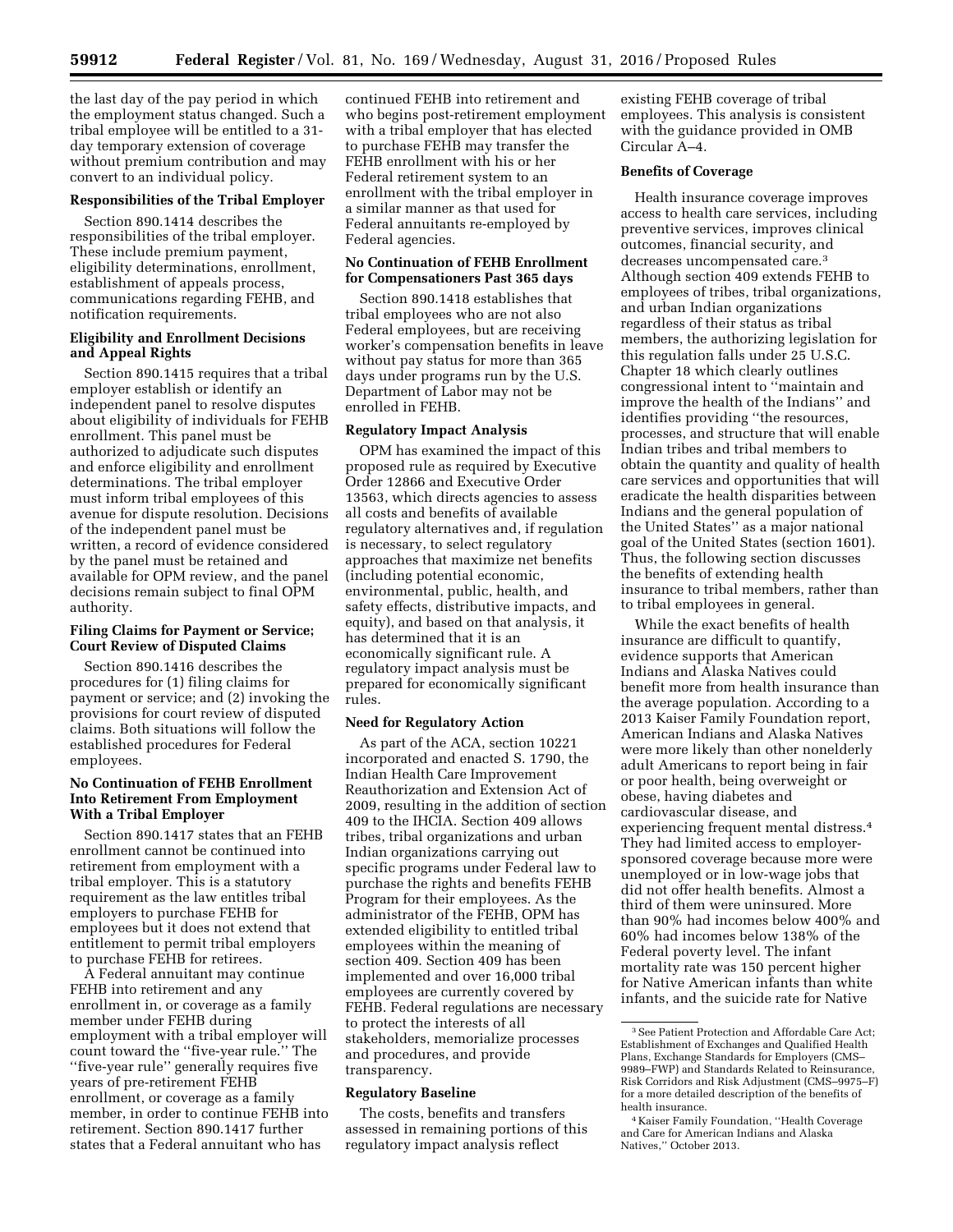Americans was two and a half times the national rate.5

The Indian Health Service (IHS), which provides services through a network of hospitals, clinics, and health stations to about 2.2 million American Indians and Alaska Natives, has historically been underfunded. Access to services varies significantly by location and funds are insufficient to meet health care needs. According to the Federal Disparity Index, in 2010 the IHS funds covered less than 60% of those needed to pay for coverage equivalent to that of Federal employees.<sup>6</sup>

Health services not available through direct care must be purchased through the Purchased/Referred Care (PRC) (formerly Contract Health Services) 7 program. Some estimates indicate that the PRC program has lost at least \$778 million due to unfunded medical inflation and population growth between 1992 and 2008.8 This has resulted in allocating of health care services using the PRC medical priority system, in which many patients cannot receive care unless they are in a priority status. In FY 2007, this under-funding resulted in a backlog of over 300,000 health services that were not provided because there was not enough funding. Unfortunately, the denied/deferred services report understates the need of PRC resources due to data limitations and the fact that many tribes no longer report deferred or denied services

*[FY%202015%20IHS%20budget%20full%20report](http://www.nihb.org/docs/07112013/FY%202015%20IHS%20budget%20full%20report_FINAL.pdf)*\_ *[FINAL.pdf](http://www.nihb.org/docs/07112013/FY%202015%20IHS%20budget%20full%20report_FINAL.pdf)* for 2010 information.

7This program was renamed in The Consolidated Appropriations Act of 2014 to the Purchased/ Referred Care program. Discussion in this regulatory impact analysis provides pre-statutory examples covering 1992–2008 and cites the 2009 budget request. Although there is currently still major unmet need, funding for this program has increased from \$579 million in FY 2008 to \$914 million in FY 2016. See the FY17 Congressional Budget Justification at *[https://www.ihs.gov/](https://www.ihs.gov/budgetformulation/includes/themes/newihstheme/documents/FY2017CongressionalJustification.pdf)  [budgetformulation/includes/themes/newihstheme/](https://www.ihs.gov/budgetformulation/includes/themes/newihstheme/documents/FY2017CongressionalJustification.pdf)  [documents/FY2017CongressionalJustification.pdf](https://www.ihs.gov/budgetformulation/includes/themes/newihstheme/documents/FY2017CongressionalJustification.pdf)*  for more up to date information.

8 ''The FY 2009 IHS Budget: Analysis and Recommendations,'' p. 22, March 17, 2008, available at: *[www.npaihb.org.](http://www.npaihb.org)* 

because of the expense involved in tracking.

The sources referenced above illustrate the health disparities specific to the Native American population. Expanding healthcare access to this group not only addresses this disparity and generates benefits to the individual, but also generates societal benefits in the form of decreased healthcare costs for chronic illnesses, increased employee productivity, and a healthier population that are the result of expanding access to healthcare to any group.

## **Costs of Coverage**

In the following section, costs associated with this rule are analyzed for the following groups: Tribal employers, tribal employees, the Tribal Insurance Processing System (TIPS) (the system used by the current paymaster), OPM, and FEHB carriers. Most of the costs described below either result in a direct benefit to the individual or are transfers from one group to another. For example, costs incurred by tribal employees (premiums, deductibles, copays, etc.) result in individual benefits in the form of improved health outcomes. Costs incurred by tribal employers to cover premiums are a benefit to tribal employees. OPM has determined that the total dollar amounts do meet the threshold for this to be considered an economically significant rule.

OPM analyzed actual fiscal year 2015 enrollment data for the over 16,000 tribal employees enrolled in the FEHB Program and found the annual cost of enrollment to be \$168.5 million. This includes both premiums and the administrative fee added to each tribal FEHB enrollment. The administrative fee covers the costs of program administration for the paymaster.9 A per member per month (cost per month for each covered individual) cost of approximately \$413 was calculated.10

Premiums in the FEHB Program have increased between 3–6% each year for the last five years, below increases in the commercial market. As enrollment increases, total spending on premium costs will increase. However, the administrative fee will likely decrease as administrative costs are spread

among a growing number of enrollments.

## *Costs for Tribal Employers*

To cover the cost of program administration, this proposed rule includes an administrative fee assessed on a per contract basis, paid by the tribal employer.11 OPM has contracted with a paymaster to develop and maintain TIPS, an online portal for the input of enrollment data and transmission to carriers.

For fiscal year 2015, the administrative fee was \$15.15 per contract; for fiscal year 2016 it is \$12. This fee is adjusted to align with actual programmatic costs. As enrollment increases, this cost will go down as the costs of maintaining TIPS will be spread among more enrollments.

The cost of coverage for each tribal employer depends upon the number of enrollees covered, the health plans selected by those enrollees, and the portion of the premium paid by the employer.

Currently, the largest number of employees enrolled for one tribal employer is just under 4,000 and the smallest tribal employers have just one employee enrolled.12 The majority of participating tribal employers have fewer than 150 employees enrolled, with a program-wide median of 71 enrolled employees.

The average cost per enrollment in the program, including the administrative fee, is estimated at approximately \$10,172.13

Tribal employers are required by this rule to contribute to the premium for tribal employees at least the same as the Federal government does for its employees and may contribute more, up to 100% of the premium costs. The Federal government contribution is statutorily defined as the lesser of 72% of the weighted average of all premiums or 75% of the plan premium.14 This averages out to approximately 70% paid by the employer, program-wide.

Based on averages for fiscal year 2015, a tribal employer may pay from just over \$7,000 to over \$40 million, depending on the number of tribal employees covered and percentage of premium contributed by the tribal employer. Of course, actual costs will vary based on plan selection.

<sup>5</sup>Then Senator Barack Obama, Indian Health Care Improvement Act Amendments of 2007 Floor Speech, U.S. Senate, January 2008.

<sup>6</sup>The Federal Employees Health Plan Disparity Index (hereinafter ''FDI'') is an index comparing Indian Health Service (IHS) funding to the cost of providing medical insurance for American Indian/ Alaska Native (AI/AN) users in a mainstream health insurance plan such as that offered under the Federal Employees Health Benefits Program (FEHBP). The FDI uses actuarial methods that control for age, sex, and health status to price health benefits for Indian people using the FEHBP, which is then used to make per capita health expenditure comparisons. See *[http://www.nihb.org/docs/](http://www.nihb.org/docs/07112013/FY%202015%20IHS%20budget%20full%20report_FINAL.pdf) [07112013/](http://www.nihb.org/docs/07112013/FY%202015%20IHS%20budget%20full%20report_FINAL.pdf)* 

<sup>9</sup>This number does not include OPM's administrative costs to operate this program.

<sup>10</sup>The number of enrollments was multiplied by a family factor to estimate total covered lives including family members. The family factor is calculated for the FEHB Program as a whole, not based on actual tribal enrollment. The total annual cost was then divided by the total number of covered lives, the result of this was divided by 12 to estimate the cost per member per month.

<sup>&</sup>lt;sup>11</sup>This is analogous with Federal agencies who cover the cost of program administration without an additional fee to employees.

<sup>12</sup>Based on September 2015 enrollment.

<sup>13</sup>Total annual cost (including administrative fee) divided by number of enrollees (using September 2015 data).

<sup>14</sup> 5 U.S.C. 8906.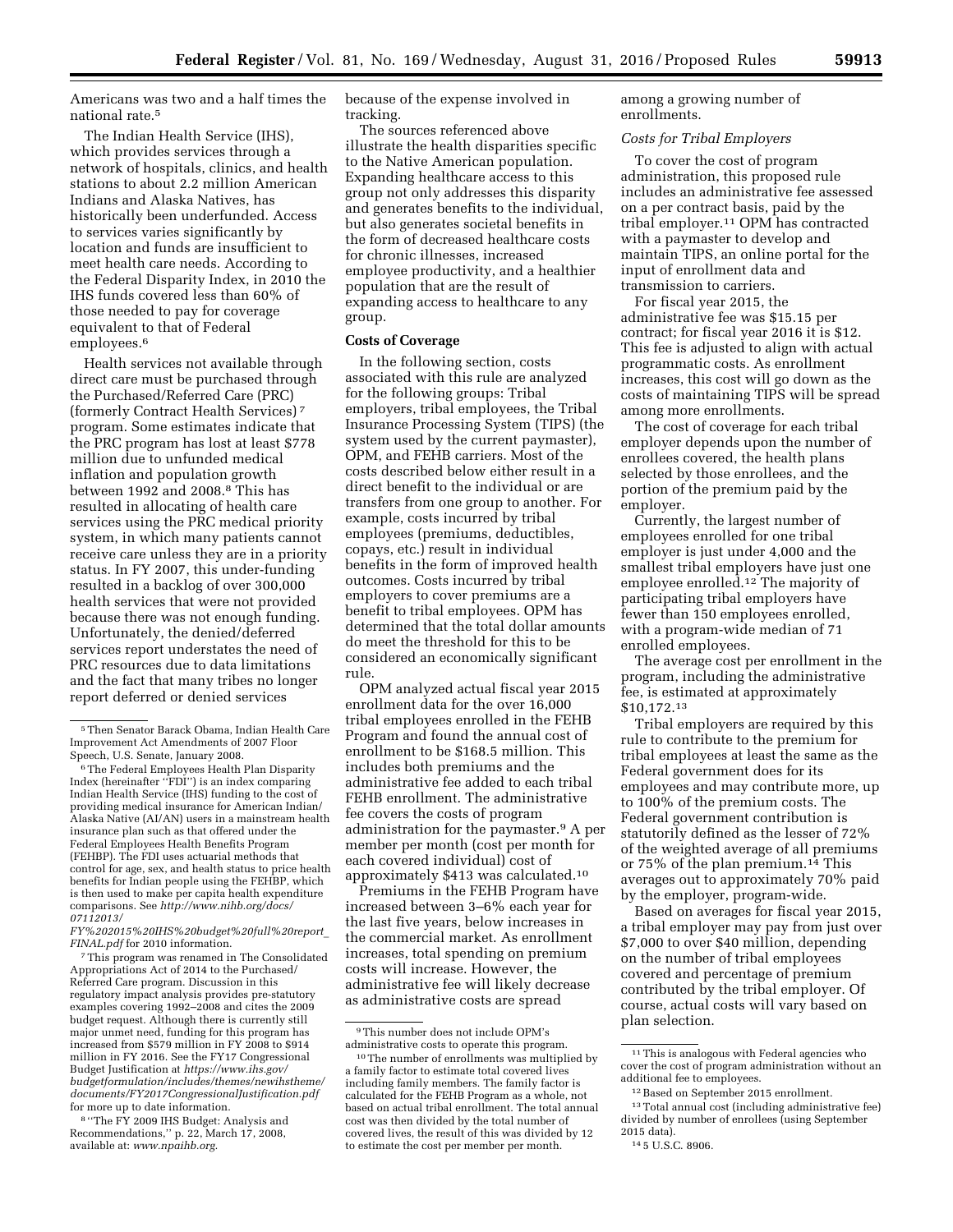Tribal employers assess the cost of participating and recognize that participation in the FEHB Program is a business decision made by the employers themselves. It often is a decision made by comparing the cost of other forms of health coverage and coverage through the FEHB Program. For those tribes that choose to participate it can be assumed that the benefits outweigh the costs of participation.

#### *Costs for Tribal Employees*

Costs for tribal employees depend upon the plan selected, enrollment type, and the percentage of premium contributed by the tribal employer. Based on FY15 data, the average cost for an annual enrollment is approximately \$10,035<sup>15</sup> with an average annual employee contribution of approximately \$3,011. The actual tribal employee contribution varies based on the tribal employer contribution towards the premium.

Other costs such as copays, deductibles, and coinsurance are also the responsibility of the tribal employee, to the extent that such cost sharing is not otherwise prohibited by Federal law. These costs differ based on plan selection and utilization. Individual enrollment in the FEHB Program is voluntary so it can be assumed that the benefits to the individual of enrolling in tribal employer-sponsored coverage outweigh the costs of enrollment.

#### *Administration of TIPS*

Annual costs for administering TIPS, incurred by the paymaster, are described in the chart below. These costs are covered by the administrative fee paid by tribal employers.

| Dates                                                                                                       | Costs                                                          |
|-------------------------------------------------------------------------------------------------------------|----------------------------------------------------------------|
| May 2012 (launch date)<br>through Sept 30, 2012<br>2013 Fiscal year<br>2014 Fiscal year<br>2015 Fiscal year | \$1.096.932.00<br>1,677,293.68<br>1,653,397.93<br>1,815,660.00 |

## *Costs for OPM*

Implementation of the Tribal FEHB Program began in fiscal year 2011. In addition to policy development and tribal consultation costs, OPM contracted with a paymaster to develop an electronic enrollment portal for tribal employers. Development of the Tribal Insurance Processing System (TIPS) cost approximately \$3.9 million. OPM received approximately \$3 million in funds from the Department of Health

and Human Services' (HHS) Health Insurance Reform Implementation Fund and covered the remaining costs from funds appropriated to OPM.

OPM continues to incur costs associated with managing the Tribal FEHB Program. These costs are not covered by the administrative fee included in each tribal enrollment. See the chart below for Full Time Equivalent in FY2012–FY2015.

| Fiscal year | <b>FTF</b> |
|-------------|------------|
|             | 5.3        |
| FY2013      | 3.5        |
| FY2014      | 23         |
| FY2015      | 1 R        |

#### *FEHB Carriers*

The impact on carriers is relatively small, as tribal enrollments are a very small percentage of the over 4 million FEHB enrollments. Premiums cover claims costs, administrative costs, plus a small profit known as the service charge.

## **Conclusion**

While this rule meets the thresholds in Executive Orders 12866 and 13563 to be deemed an economically significant rule, many of the associated costs constitute transfers among involved parties. Under the provisions of this rule, participation in the FEHB Program is voluntary for both tribal employers and tribal employees. This, in conjunction with the relationship between costs incurred and the benefits of offering coverage, indicates that the benefits of this rule outweigh the costs.

#### **List of Subjects on 5 CFR Part 890**

Administrative practice and procedure, Government employees, Health insurance.

U.S. Office of Personnel Management.

# **Beth F. Cobert,**

*Acting Director.* 

For the reasons set forth in the preamble, OPM amends 5 CFR part 890 to read as follows:

## **PART 890—FEDERAL EMPLOYEES HEALTH BENEFITS PROGRAM**

■ 1. The authority citation for Part 890 is revised to read as follows:

**Authority:** 5 U.S.C. 8913; Sec. 890.303 also issued under Sec. 50 U.S.C. 403p, 22 U.S.C. 4069c and 4069c–1; Subpart L also issued under Sec. 599C of Public Law 101–513, 104 Stat. 2064, as amended; Sec. 890.102 also issued under Secs. 11202(f), 11232(e), 11246(b) and (c) of Public Law 105–33, 111 Stat. 251; Sec. 721 of Public Law 105–261, 112 Stat. 2061 unless otherwise noted; Sec. 890.111 also issued under Sec. 1622(b) of

Public Law 104–106, 110 Stat. 515. Subpart N issued under Sec. 10221, Pub. L. 111–148, 124 Stat 935 [25 U.S.C. 1647b].

■ 2. Add new subpart N to read as follows:

#### **Subpart N—Federal Employees Health Benefits for Employees of Certain Indian Tribal Employers**

#### Sec.

- 890.1401 Purpose.
- 890.1402 Definitions and deemed references.
- 890.1403 Tribal employer purchase of FEHB requires current deposit of payment.
- 890.1404 Tribal employer election and agreement to purchase FEHB.
- 890.1405 Tribal employees eligible for
- enrollment.<br>890.1406 Corre Correction of enrollment errors. 890.1407 Enrollment process; effective
- dates. 890.1408 Change in enrollment type, plan,
- or option.
- 890.1409 Cancellation of coverage or decreases in enrollment.
- 890.1410 Termination of enrollment and 31-day temporary extension of coverage; and conversion to individual policy.
- 890.1411 Temporary Continuation of Coverage (TCC).
- 890.1412 Non-pay status, insufficient pay, or change to ineligible position.
- 890.1413 Premiums and administrative fee. 890.1414 Responsibilities of the tribal
- employer. 890.1415 Reconsideration of enrollment and eligibility decisions and appeal rights.
- 890.1416 Filing claims for payment or service and court review.
- 890.1417 No continuation of FEHB enrollment into retirement from employment with a tribal employer.
- 890.1418 No continuation of FEHB enrollment in compensationer status past 365 days.

## **Subpart N—Federal Employees Health Benefits for Employees of Certain Indian Tribal Employers**

#### **§ 890.1401 Purpose.**

This subpart sets forth the conditions for coverage, rights, and benefits under Chapter 89 of title 5, United States Code, according to the provisions of 25 U.S.C. 1647b.

#### **§ 890.1402 Definitions and deemed references.**

(a) In this subpart—

*Billing unit* is a subdivision of the tribal employer's workforce that aligns tribal employees for purposes of administering FEHB enrollment and collection of payment. A billing unit may be either governmental or commercial or a combination of both. So long as a tribal employer purchases FEHB for at least one billing unit that is carrying out at least one program under ISDEAA or IHCIA, the tribal employer

<sup>15</sup> Does not include the Administrative Fee, which is covered by tribal employers.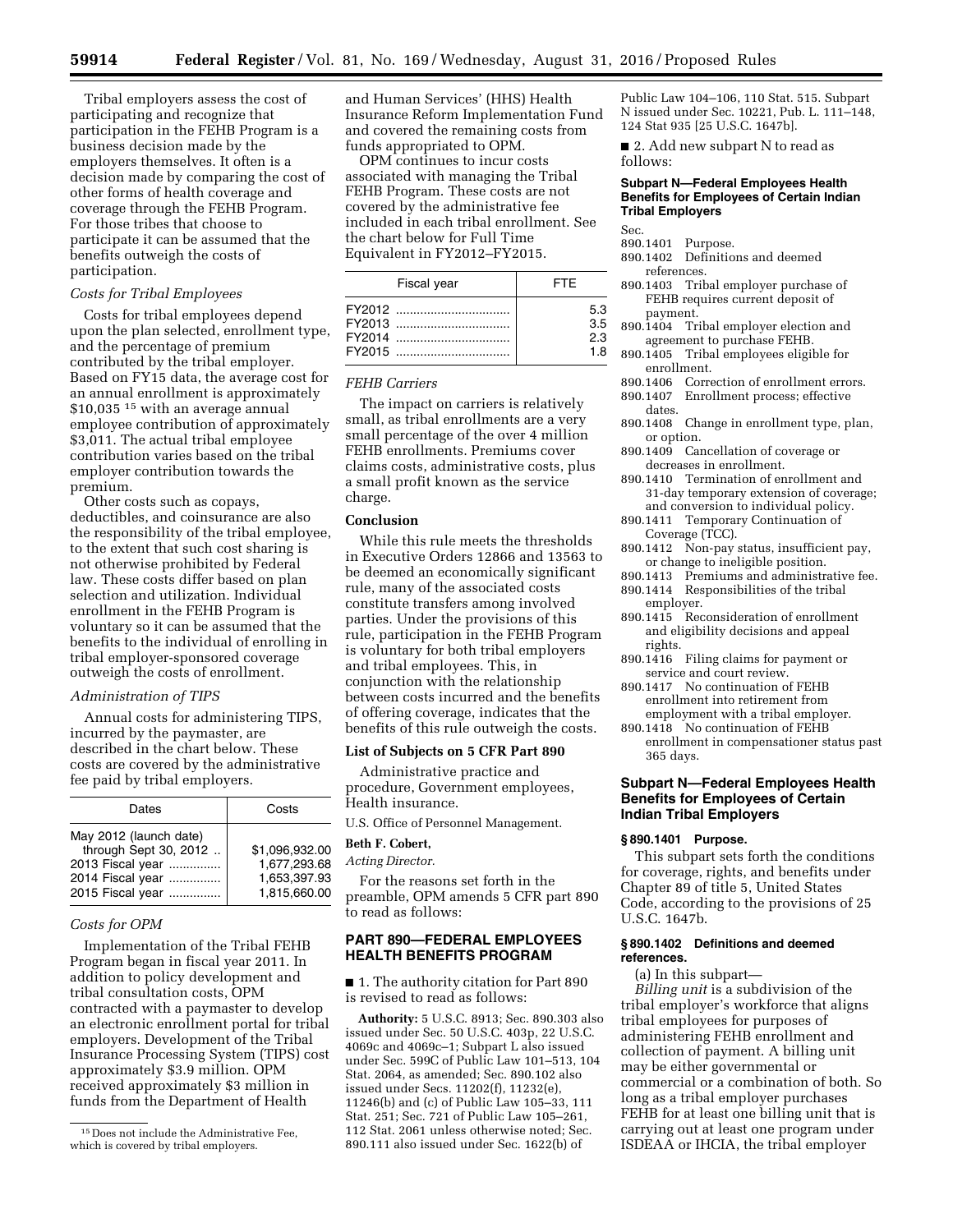may purchase FEHB for other billing units without regard to its programs.

*Pay period i*s the interval of time for which a paycheck is issued by the tribal employer for work performed by the tribal employee.

*Paymaster* is the entity designated by OPM as responsible for receiving FEHB premiums from the tribal employer, forwarding premiums to the Employees Health Benefits Fund, and maintaining enrollment records for all participating tribal employers.

*Payment* is the sum of the tribal employer's share of premium plus the tribal employees' share of premium plus any administrative fees or costs required under this subpart, due for the enrollment, in the aggregate, of the tribal employer's tribal employees.

*Tribal employee* is a full-time or parttime common law employee of a tribal employer. An individual is a common law employee if, based on all the facts and circumstances, the tribal employer has the right to control and direct the individual who performs the services, not only as to the result to be accomplished by the work but also as to the details and means by which that result is accomplished. This determination is based on all facts and circumstances and shall be guided by the factors described by the Internal Revenue Service in Rev. Rul. 87–41, 1987–1 C.B. 296 and referenced in Joint Committee on Taxation report JCX–26– 07 *Present Law and Background Relating to Worker Classification for Federal Tax Purposes,* dated May 7, 2007, and shall be consistent with the tribal employer's determination of common law employee status for Federal employment tax purposes, if any. For purposes of this subpart, tribal employees do not include retirees or annuitants of a tribal employer, volunteers of a tribal employer, or others who are not common law employees of a tribal employer. Categories of excluded tribal employees are described at § 890.1405(b). FEHB benefits available to tribal employees are set forth in this subpart and to the extent there exists any ambiguity or inconsistency between this subpart and other subparts of Part 890, the terms of this subpart will govern FEHB benefits available to tribal employees.

*Tribal employer* is an Indian tribe or tribal organization (as those terms are defined in 25 U.S.C. Chapter 18, ''Indian Health Care'') carrying out at least one program under the Indian Self-Determination and Education Assistance Act or an urban Indian organization (as that term is defined in 25 U.S.C. Chapter 18, ''Indian Health Care'') carrying out at least one program

under the title V of the Indian Health Care Improvement Act, provided that the tribe, tribal organization, or urban Indian organization certifies entitlement to purchase FEHB according to the process described in subpart N. FEHB benefits that tribal employers are entitled to purchase for their tribal employees are set forth in this subpart and to the extent there exists any ambiguity or inconsistency between this subpart and other subparts of Part 890, the terms of this subpart will govern FEHB benefits available for purchase by tribal employers.

(b) In this subpart, wherever reference is made to other subparts of Part 890:

(1) A reference to employee is deemed a reference to tribal employee;

(2) A reference to employer is deemed a reference to tribal employer;

(3) A reference to enrollee is deemed a reference to a tribal employee in whose name the enrollment is carried;

(4) A reference to employing agency, employing office, or agency is deemed a reference to tribal employer, and/or if the reference involves the subject of a paymaster function, the paymaster, as appropriate;

(5) A reference to United States, Federal Government, or Government in the capacity of an employer is deemed a reference to tribal employer;

(6) A reference to Federal Service or Government Service is deemed a reference to employment with a tribal employer;

(7) A reference to annuitant, survivor annuitant, or an individual with entitlement to an annuity is deemed inapplicable in the context of this subpart; and

(8) A reference incorporated into this subpart that does not otherwise apply to tribal employees and tribal employers shall have no meaning and is deemed inapplicable in the context of this subpart.

#### **§ 890.1403 Tribal employer purchase of FEHB requires current deposit of payment.**

(a) A tribal employer shall be entitled to purchase coverage, rights, and benefits for its tribal employees under chapter 89 of title 5, United States Code, if payment for the coverage, rights, and benefits for the period of employment with such tribal employer is currently deposited in the Employees Health Benefits Fund.

(b) Payment will be considered currently deposited if received by the Employees Health Benefits Fund before, during, or within fourteen days after the end of the month covered by the payment.

(c) Purchase of FEHB coverage by a tribal employer confers all the rights

and benefits of FEHB as set forth in subpart N to the tribal employer and tribal employee.

#### **§ 890.1404 Tribal employer election and agreement to purchase FEHB.**

(a) A tribal employer that intends to purchase FEHB for its tribal employees shall notify OPM by email or telephone.

(1) A tribal employer must purchase FEHB for at least one billing unit carrying out programs or activities under the tribal employer's ISDEAA or IHCIA contract.

(2) For so long as a tribal employer continues to purchase FEHB for at least one billing unit carrying out programs or activities under a tribal employer's ISDEAA or IHCIA contract, the tribal employer may purchase FEHB for one or more billing units without regard to whether they are carrying out programs or activities under the tribal employer's ISDEAA or IHCIA contract.

(b) A tribal employer must enter into an agreement with OPM to purchase FEHB. This agreement will include:

(1) The name, job title, and contact information of the individual responsible for health insurance coverage decisions for the tribal employer,

(2) The date on which the tribal employer will begin to purchase FEHB coverage,

(3) The approximate number of tribal employees who will be eligible to enroll,

(4) A certification that the eligible tribal employees within the enrolling billing unit will not have alternate tribal employer-sponsored health insurance coverage available concurrent with FEHB,

(5) A certification and documentation demonstrating that the tribal employer is entitled to purchase FEHB as either: An Indian tribe or tribal organization carrying out at least one program under the Indian Self-Determination and Education Assistance Act; or an urban Indian organization carrying out at least one program under Title V of the Indian Health Care Improvement Act,

(6) Agreement by the tribal employer that its purchase of FEHB makes the tribal employer responsible for administering the program in accordance with this subpart, subject to Federal Government audit with respect to such purchase and administration, and subject to OPM authority to direct the administration of the program, including but not limited to the correction of errors,

(7) Agreement that the tribal employer will establish or identify an independent dispute resolution panel to adjudicate appeals of determinations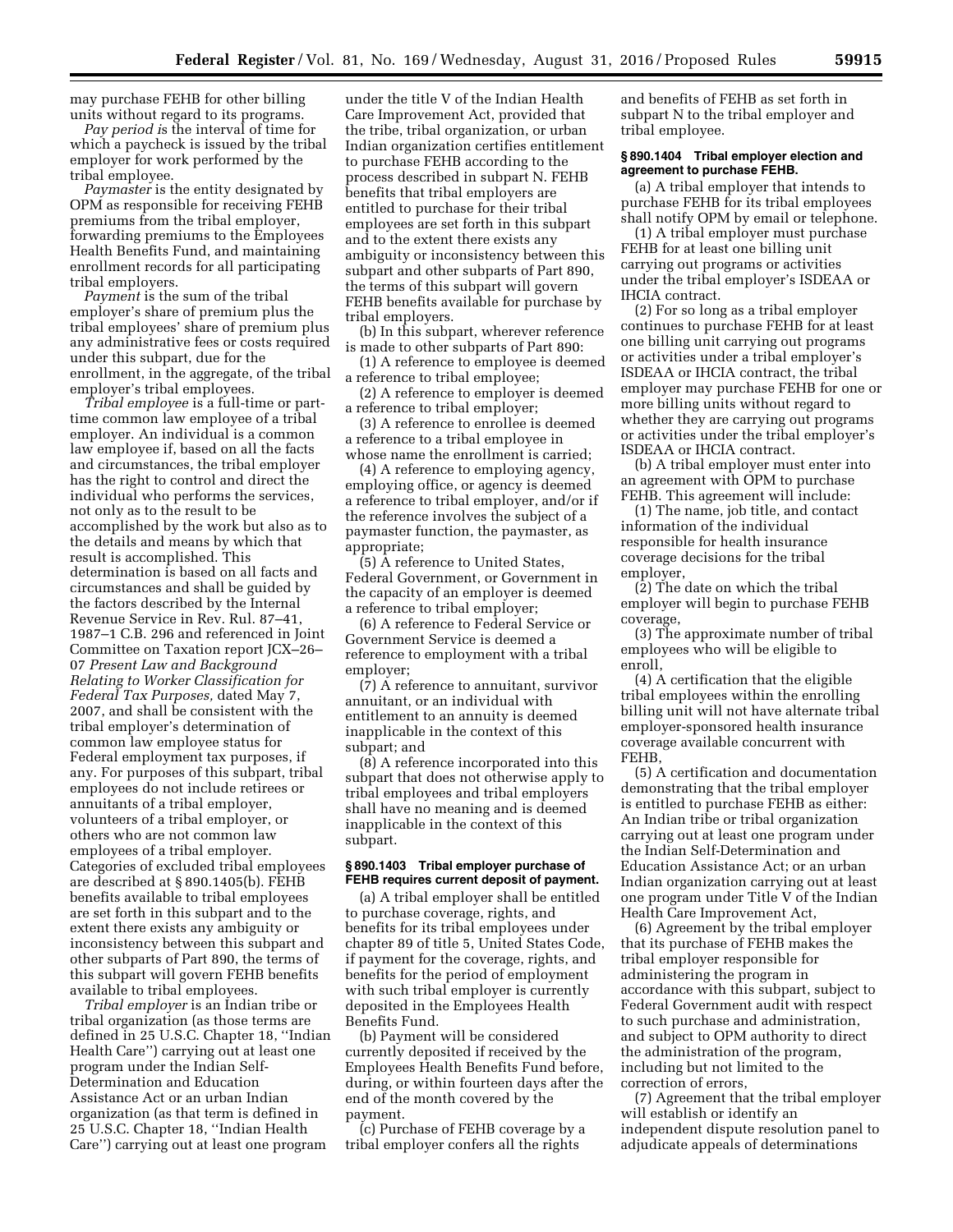made by a tribal employer regarding an individual's status as a tribal employee eligible to enroll in FEHB, eligibility of family members, and eligibility to change enrollment. This panel must have authority to enforce eligibility decisions,

(8) A certification that the tribal employer will supply necessary enrollment information and payment to the paymaster,

(9) Agreement to provide notice to OPM in the event that the tribal employer is no longer carrying out at least one program under the ISDEAA or title V of IHCIA, and

(10) Other terms and conditions as appropriate.

(c) A tribal employer may make an initial election to purchase FEHB at any time. A tribal employer purchasing FEHB shall commit to purchase FEHB for at least the remainder of the calendar year in which the agreement is signed. Elections will be automatically renewable year to year unless revoked by the tribal employer or terminated by OPM.

(d) If a tribal employer revokes the initial election, OPM must be given 60 days notice. The tribal employer may not re-elect to purchase FEHB until the first annual open season that falls at least twelve months after the revocation. If the tribal employer revokes an election to participate a second time, the tribal employer may not re-elect to purchase FEHB until the first open season that falls at least twenty-four months after the second revocation.

(e) OPM maintains final authority, in consultation with the United States Department of the Interior and the United States Department of Health and Human Services,to determine whether a tribal employer is entitled to purchase FEHB as either:

(1) An Indian tribe or tribal organization carrying out at least one program under the Indian Self-Determination and Education Assistance Act; or

(2) An urban Indian organization carrying out at least one program under Title V of the Indian Health Care Improvement Act. If a tribe, tribal organization or urban Indian organization believes it has been improperly denied the entitlement to purchase FEHB, it may appeal the denial to OPM. The appeal will be given an independent level of review within OPM and the decision on review will be final.

## **§ 890.1405 Tribal employees eligible for enrollment.**

(a)(1) A tribal employee who is a fulltime or part-time common law

employee of a tribal employer is eligible to enroll in FEHB if that tribal employer has elected to purchase FEHB coverage for the tribal employees of that tribal employer's billing unit, except that a tribal employee described in paragraph (b) of this section is not eligible to enroll in FEHB.

(2) Status as a tribal employee under § 890.1402(a) for purposes of eligibility to enroll in FEHB is initially made based on a reasonable determination by the tribal employer. OPM maintains final authority to correct errors regarding FEHB enrollment as set forth at § 890.1406.

(3) Retirees, annuitants, volunteers, compensationers under Federal worker's disability programs past 365 days, and others who are not common law employees of the tribal employer are not eligible to enroll under this subpart.

(b) The following tribal employees are not eligible to enroll in FEHB:

(1) A tribal employee whose employment is limited to one year or less and who has not completed one year of continuous employment, including any break in service of 5 days or less;

(2) A tribal employee who is expected to work less than 6 months in one year;

(3) An intermittent tribal employee a non-full-time tribal employee without a prearranged regular tour of duty;

(4) A beneficiary or patient employee in a Government or tribal hospital or home; and

(5) A tribal employee paid on a piecework basis, except one whose work schedule provides for full-time service or part-time service with a regular tour of duty.

(c) Notwithstanding paragraphs (b)(1), (2), and (3) of this section a tribal employee working on a temporary appointment, a tribal employee working on a seasonal schedule of less than 6 months in a year, or a tribal employee working on an intermittent schedule, for whom the tribal employer expects the total hours in pay status (including overtime hours) plus qualifying leave without pay hours to be at least 130 hours per calendar month, is eligible to enroll in FEHB according to terms described in § 890.102(j) unless the tribal employer provides written notification to the Director as described in § 890.102(k).

(d) The tribal employer initially determines eligibility of a tribal employee to enroll in FEHB, eligibility of family members, and eligibility of tribal employee to change enrollment. The tribal employer's initial decision may be appealed pursuant to § 890.1415.

(e) A tribal employee who is eligible and enrolls in FEHB under this subpart will have the option of enrolling in any FEHB open fee-for-service plan or health maintenance organization (HMO), consumer driven health plan (CDHP), or high deductible health plan (HDHP) available to Federal employees in the same geographic location as the tribal employee. The tribal employee will have the same choice of self only, self plus one, or self and family enrollment as is available to Federal employees.

(f) Family members of tribal employees will be covered by FEHB according to terms described at § 890.302. Children of tribal employees, whether married or not married, and whether or not dependent, are covered under a self and family enrollment or a self plus one enrollment (if the child is the designated covered family member) up to the age of 26. Former spouses of tribal employees are not former spouses as described at 5 U.S.C. 8901(10) and are not eligible to elect coverage under subpart H.

(g) Eligibility for FEHB under this subpart does not identify an individual as a Federal employee for any purpose, nor does it convey any additional rights or privileges of Federal employment.

## **§ 890.1406 Correction of enrollment errors.**

Correction of errors regarding FEHB enrollment for tribal employees takes place according to the terms described in § 890.103.

#### **§ 890.1407 Enrollment process; effective dates.**

(a) *FEHB election for tribal employers.*  Tribal employers may purchase FEHB coverage for their tribal employees after an agreement is accepted by OPM. Tribal employers will not be permitted to access FEHB if the tribal employer contributes toward an alternative employer-sponsored health insurance plan for tribal employees within the billing unit(s) for which the employer seeks to purchase FEHB coverage, with the exception of a collectively bargained alternative plan. A stand-alone dental, vision, or disability plan is not considered alternative health insurance.

(b) *Opportunities for tribal employees to enroll.* (1) Upon electing to purchase FEHB, a tribal employer will establish an initial enrollment opportunity for tribal employees. A tribal employee's enrollment upon an initial enrollment opportunity becomes effective as prescribed by OPM.

(2) After the initial enrollment opportunity, described in § 890.1407(b)(1), tribal employees are subject to the same initial enrollment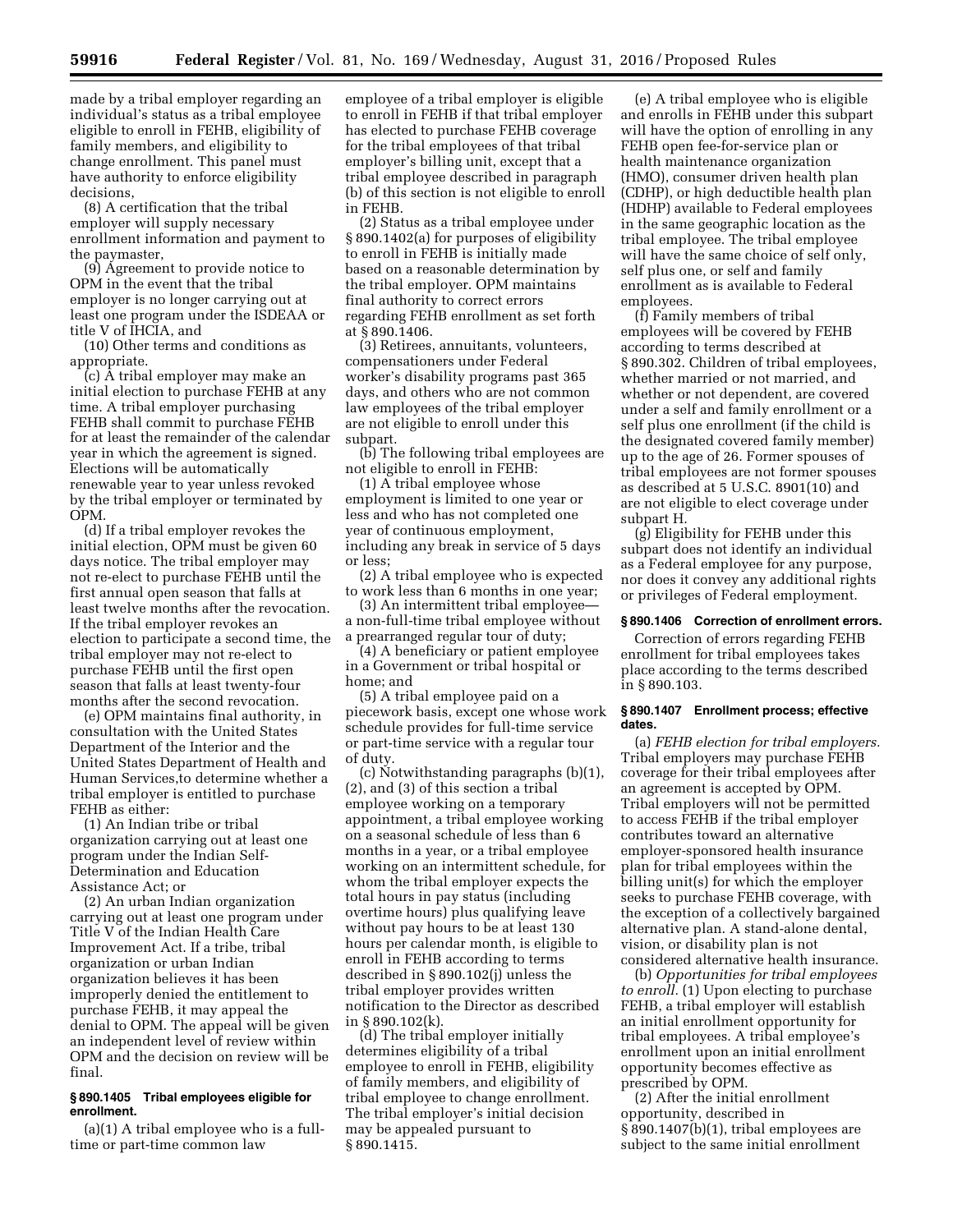period, belated enrollment rules, enrollment by proxy, and open season as Federal employees, as described at § 890.301(a),(b),(c), and (f).

(3) A tribal employee who enrolls after the initial enrollment opportunity and who does not elect premium conversion through his or her tribal employer's premium conversion plan, if one is available, will be subject to the enrollment and qualifying life event rules described at § 890.301 and effective dates described at § 890.301(b) and (f).

(4) A tribal employee who enrolls after the initial enrollment opportunity and who elects premium conversion through his or her tribal employer's premium conversion plan, if one is available, will be subject to the enrollment rules, qualifying life event rules and effective dates described at §§ 892.207, 892.208 and 892.210 of this chapter (together with § 890.301 as referenced therein).

## **§ 890.1408 Change in enrollment type, plan, or option.**

(a) A tribal employee enrolled under this subpart may increase or decrease his or her enrollment, or may change enrollment from one plan or option to another, as described in § 890.301 (for tribal employees who did not elect premium conversion) or Part 892 (for tribal employees who did elect premium conversion).

(b) A change in enrollment type, plan, or option under this section becomes effective as described in § 890.301 (for tribal employees who did not elect premium conversion) or Part 892 (for tribal employees who did elect premium conversion).

## **§ 890.1409 Cancellation of coverage or decreases in enrollment.**

(a) A tribal employee enrolled under this subpart may cancel enrollment as described at § 890.304(d) or decrease his or her enrollment as described at § 890.301. A tribal employee who does not participate in premium conversion may cancel his or her enrollment or decrease his or her enrollment at any time by request to the tribal employer, unless there is a legally binding court or administrative order requiring coverage of a child as described at § 890.301(g)(3). A tribal employee who participates in premium conversion may cancel his or her enrollment as provided by § 892.209 or decrease his or her enrollment as provided by § 892.208 of this chapter only during open season or because of and consistent with a qualifying life event.

(b) A cancellation of enrollment becomes effective as described at

§ 890.304(d). A decrease in enrollment becomes effective as described in § 890.301(e)(2).

(c) A tribal employee who cancels his or her enrollment under this section or decreases his or her enrollment may reenroll or increase his or her enrollment only during open season or because of and consistent with a qualifying life event.

#### **§ 890.1410 Termination of enrollment and 31-day temporary extension of coverage; and conversion to individual policy.**

(a) *Tribal Employee Separation.* (1) Enrollment of a tribal employee under this subpart terminates due to separation from employment with the tribal employer for reasons of resignation, dismissal, or retirement. Termination of enrollment is effective at midnight of the last day of the pay period in which the tribal employee separates from employment.

(2) A former tribal employee who is separated under this subpart due to resignation, dismissal, or retirement and covered family members are entitled to a 31-day temporary extension of coverage without premium contribution and may convert to an individual policy as described at § 890.401.

(b) *Death of tribal employee.* (1) Enrollment of a tribal employee terminates at midnight of the last day of the pay period in which the tribal employee dies.

(2) If, at the time of death, the deceased tribal employee was enrolled in self and family FEHB coverage:

(i) The surviving spouse is entitled to a 31-day temporary extension of coverage without premium contribution and may convert to an individual policy as described at § 890.401;

(ii) The covered children of the deceased tribal employee are entitled to a 31-day temporary extension of coverage without premium contribution and may convert to an individual policy as described at § 890.401.

(3) If, at the time of death, the deceased tribal employee was enrolled in self plus one FEHB coverage, only the designated covered family member is entitled to a 31-day temporary extension of coverage without premium contribution and may convert to an individual policy as described at § 890.401.

(c) *Termination of family member coverage.* (1) Coverage of a family member of a tribal employee who was covered under this subpart terminates, subject to the 31-day temporary extension of coverage, for conversion, at midnight of the earlier of the following dates:

(i) The day on which he or she ceases to be a family member; or

(ii) The day the tribal employee's enrollment terminates, unless the family member is entitled to continued coverage under the enrollment of another.

(2) Family members who lose coverage under this subsection are entitled to a 31-day temporary extension of coverage without premium contribution and may convert to an individual policy as described at § 890.401.

(d) *Tribal employer loses entitlement to purchase FEHB.* (1) Coverage of a tribal employee and family members under this subpart, except TCC that is already elected and in effect, terminates at midnight of the last day of the calendar year in which a tribal employer is no longer entitled to purchase FEHB. FEHB can terminate earlier at the request of the tribal employer.

(2) Following the termination described in § 890.1410(d)(1), enrolled tribal employees and covered family members are entitled to a 31-day temporary extension of coverage without premium contribution and may convert to an individual policy as described at § 890.401.

(e) *Tribal employer revokes election to purchase FEHB.* If a tribal employer voluntarily revokes its election to purchase FEHB, tribal employees will be entitled to a 31-day temporary extension of coverage and may convert to an individual policy as described at § 890.401. In such a case, the FEHB enrollment terminates effective the first day for which premium payment is not received and the 31-day temporary extension of coverage, for conversion begins immediately thereafter.

(f) *Failure to currently deposit payment.* (1) If payment is not currently deposited in the Employees Health Benefits Fund, the tribal employer's entitlement to purchase FEHB can be terminated, and all enrollments affected by the paymaster's failure to obtain current deposit of payment will be terminated, for non-payment.

(2) Enrollments of all of the tribal employer's tribal employees affected by the paymaster's failure to obtain current deposit of payment will be terminated effective midnight of the last day of the month for which payment was received.

(3) In the case of termination of enrollment due to non-payment, affected tribal employees will be entitled to a 31-day temporary extension of coverage without premium contribution and may convert to an individual policy as described at § 890.401. The 31-day extension of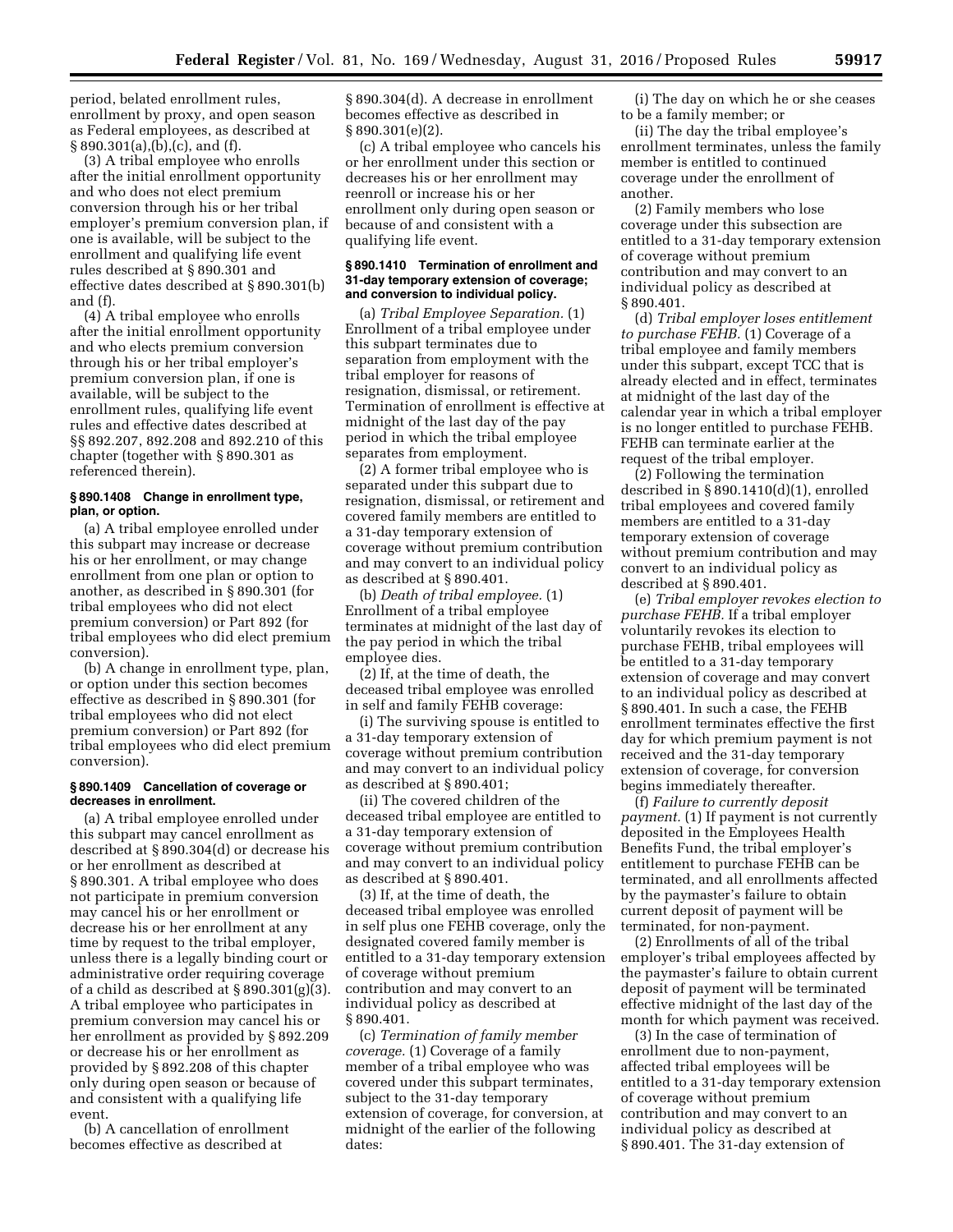coverage begins immediately upon

termination of enrollment. (4) In the event that a tribal employer elects to purchase FEHB for its tribal employees but does not currently deposit payment in the first month that it is due, the enrollment of tribal employees affected by the paymaster's failure to obtain current deposit of payment will be terminated effective midnight of the last day of the month for which payment was not currently deposited. Tribal employees affected by the paymaster's failure to obtain current deposit of payment will not be entitled to a 31-day temporary extension of coverage and may not convert to an individual policy as described at § 890.401.

(5) Any outstanding premium due for coverage in arrears will be treated as a debt owed solely by the tribal employer.

## **§ 890.1411 Temporary Continuation of Coverage (TCC).**

(a) For purposes of this subpart, temporary continuation of coverage (TCC) is described by 5 U.S.C. 8905a and subpart K. The administrative fee for TCC for tribal employees is the same as for Federal employees, with no specific tribal administrative fee as described in § 890.1413(e).

(b) A former tribal employee who is separated under this subpart due to resignation, dismissal, or retirement may elect TCC, unless the separation is due to gross misconduct as defined in § 890.1102.

(c) Eligibility for TCC for tribal employees following procedures provided in § 890.1103 of subpart K, except that former spouses of tribal employees are not eligible for TCC.

#### **§ 890.1412 Non-pay status, insufficient pay, or change to ineligible position.**

(a) *Non-pay status for 365 days.*  Enrollment of a tribal employee and coverage of family members may continue for up to 365 days during which the tribal employee is in a nonpay status (as described at § 890.303(e)(1)) under terms described at § 890.502(b). Enrollment terminates at midnight of the last day of the pay period which includes the 365th consecutive day of nonpay status or the last day of leave under the Family and Medical Leave Act, whichever is later. The tribal employee and covered family members are entitled to a 31-day temporary extension of coverage without premium contribution and may convert to an individual policy as described at § 890.401.

(b) *Insufficient Pay.* If the pay of a non-temporary tribal employee who is enrolled in FEHB is insufficient to pay

for the tribal employee's share of premiums, the tribal employer must follow the procedure described at § 890.502(b). If the enrollment is terminated due to insufficient pay, the tribal employee and covered family members are entitled to a 31-day temporary extension of coverage without premium contribution and may convert to an individual policy as described at § 890.401.

(c) *Insufficient Pay for temporary tribal employees.* If the pay of a temporary tribal employee who meets eligibility requirements described at 5 U.S.C. 8906a is insufficient to pay the tribal employee's share of premiums as described at § 890.304(a)(2), and the tribal employee does not or cannot elect a plan at a cost to him or her not in excess of the pay, the tribal employee's enrollment must be terminated as described at § 890.304(a)(2). The tribal employee and covered family members are entitled to a 31-day temporary extension of coverage without premium contribution and may convert to an individual policy as described at § 890.401.

(d) *Change to ineligible position.* A tribal employee who moves from an FEHB eligible to a non-FEHB-eligible position at a tribal employer will be eligible to continue FEHB enrollment as described in § 890.303(b).

(e) *Non-pay status due to Uniformed Service.* (1) Enrollment of a tribal employee and coverage of family members terminates at midnight of the earliest of the dates described at § 890.304(a)(1)(vi)–(viii). The tribal employee and covered family members are entitled to a 31-day temporary extension of coverage without premium contribution and may convert to an individual policy as described at § 890.401.

(2) Enrollment is reinstated on the date the tribal employee is restored to duty in an eligible position with the tribal employer upon return from Uniformed Service, pursuant to applicable law, provided that the tribal employer continues to purchase FEHB for its tribal employees in the affected tribal employee's billing unit on that date.

#### **§ 890.1413 Premiums and administrative fee.**

(a) Premium contributions and withholdings described at §§ 890.501 and 890.502 must be paid by the tribal employer and the tribal employee, except that the term OPM as used in § 890.502(c) is deemed to be a reference to the paymaster, as appropriate, for purposes of this subpart. There is no

Government contribution as that term is used in 5 U.S.C 8906.

(b) *Contribution requirements.* (1)A tribal employer must contribute at least the monthly equivalent of the minimum Government contribution for a specific FEHB plan as described in 5 U.S.C.  $8906$ 

(2) There is no cap on the percentage of premium that a tribal employer may contribute, as long as the contribution and withholding arrangement is not designed to encourage or discourage enrollment in any particular plan or plan option;

(3) A tribal employer may vary the contribution amount by type of FEHB enrollment (self only, self plus one, self and family), providing it is done in a uniform manner and meets the requirements described in § 890.1413(b)(1) and (2); and

(4) A tribal employer may vary the contribution amount by billing unit, providing each billing unit meets the requirements described in § 890.1413(b)(1)–(3).

(c) A tribal employer may, but is not required to, prorate the tribal employer and tribal employee share of premium attributable to enrollment of its parttime tribal employees working between 16 and 32 hours per week by prorating shares in proportion to the percentage of time that a tribal employee in a comparable full time position is regularly scheduled to work.

(d) Tribal employee and tribal employer contributions to premiums under this subpart will be aggregated by the tribal employer. The tribal employee and tribal employer contributions must be available for receipt by the paymaster on an agreed upon date. The paymaster will receive the premium contributions together with the fee described at paragraph (e) of this section and will deposit the payment into the Employees Health Benefits Fund described in 5 U.S.C. 8909.

(e) A fee determined annually by OPM will be charged in addition to premium for each enrollment of a tribal employee. The fee may be used for other purposes as determined by OPM. The fee must be paid entirely by the tribal employer as part of the payment to purchase FEHB for tribal employees, and must be available for collection by the paymaster, together with the aggregate tribal employee and tribal employer contributions, in time to be currently deposited into the Employees Health Benefits Fund described in 5 U.S.C. 8909.